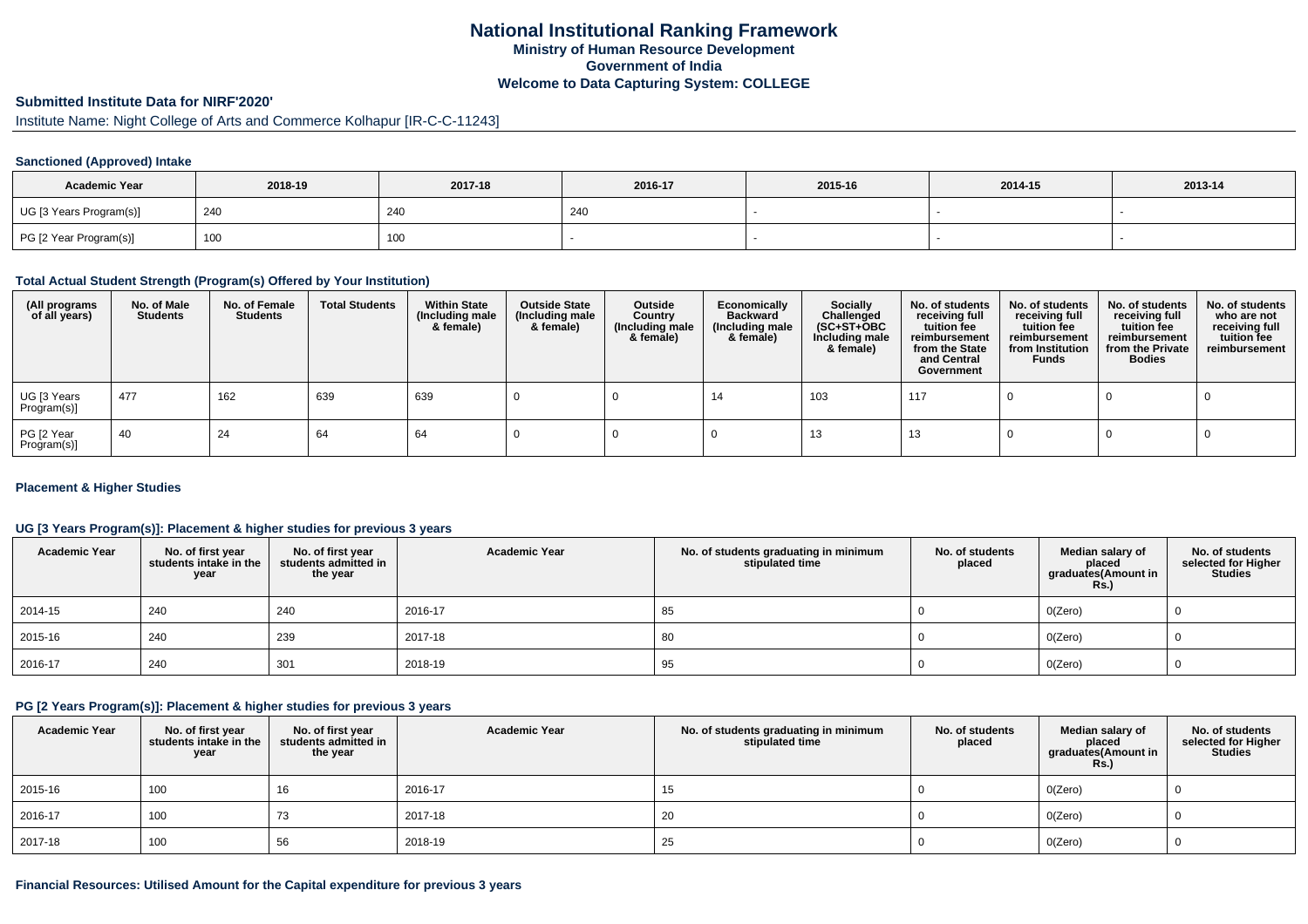| <b>Academic Year</b>                                                                                 | 2018-19                                       | 2017-18                                                    | 2016-17                                                         |  |  |  |  |  |  |
|------------------------------------------------------------------------------------------------------|-----------------------------------------------|------------------------------------------------------------|-----------------------------------------------------------------|--|--|--|--|--|--|
|                                                                                                      | <b>Utilised Amount</b>                        | <b>Utilised Amount</b>                                     | <b>Utilised Amount</b>                                          |  |  |  |  |  |  |
| Annual Capital Expenditure on Academic Activities and Resources (excluding expenditure on buildings) |                                               |                                                            |                                                                 |  |  |  |  |  |  |
| Library                                                                                              | 42503 (FORTY TWO THOUSAND FIVE HUNDRED THREE) | 600 (SIX HUNDRED ONLY)                                     | 29773 (TWENTY NINE THOUSAND SEVEN HUNDRED<br>SEVENTY THREE ONLY |  |  |  |  |  |  |
| New Equipment for Laboratories                                                                       | $0$ (ZERO)                                    | 0 (ZERO)                                                   | 0 (ZERO)                                                        |  |  |  |  |  |  |
| Other expenditure on creation of Capital Assets (excluding<br>expenditure on Land and Building)      | 8500 (EIGHT THOUSAND FIVE HUNDRED ONLY)       | 23613 (TWENTY THREE THOUSAND SIX HUNDRED<br>THIRTEEN ONLY) | 240117 (TWO LAKH FORTY THOUSAND ONE HUNDRED<br>SEVENTEEN ONLY)  |  |  |  |  |  |  |

# **Financial Resources: Utilised Amount for the Operational expenditure for previous 3 years**

| Academic Year                                                                                                                                                                                   | 2018-19                                                                                      | 2017-18                                                                                 | 2016-17                                                                         |  |  |  |  |  |  |  |
|-------------------------------------------------------------------------------------------------------------------------------------------------------------------------------------------------|----------------------------------------------------------------------------------------------|-----------------------------------------------------------------------------------------|---------------------------------------------------------------------------------|--|--|--|--|--|--|--|
|                                                                                                                                                                                                 | <b>Utilised Amount</b>                                                                       | <b>Utilised Amount</b>                                                                  | <b>Utilised Amount</b>                                                          |  |  |  |  |  |  |  |
| <b>Annual Operational Expenditure</b>                                                                                                                                                           |                                                                                              |                                                                                         |                                                                                 |  |  |  |  |  |  |  |
| Salaries (Teaching and Non Teaching staff)                                                                                                                                                      | 24885165 (TWO CRORES FOURTY EIGHT LAKH EIGHTY<br>FIVE THOUSAND ONE HUNDRED SIXTY FIVE ONLY ) | 17195219 (ONE CRORE SEVENTY ONE LAKH NINETY FIVE<br>THOUSAND TWO HUNDRED NINETEEN ONLY) | 17148058 (ONE CRORE SEVENTY ONE LAKH FOURTY<br>EIGHT THOUSAND FIFTY EIGHT ONLY) |  |  |  |  |  |  |  |
| Maintenance of Academic Infrastructure or consumables and<br>other running expenditures (excluding maintenance of hostels<br>and allied services, rent of the building, depreciation cost, etc) | 264629 (TWO LAKH SIXTY FOUR THOUSAND SIX<br>HUNDRED TWENTY NINE ONLY)                        | 256543 (TWO LAKH FIFTY SIX THOUSAND FIVE HUNDRED<br>FOURTY THREE ONLY)                  | 372280 (THREE LAKH SEVENTY TWO THOUSAND TWO<br>HUNDRED EIGHTY ONLY)             |  |  |  |  |  |  |  |
| Seminars/Conferences/Workshops                                                                                                                                                                  | 8416 (EIGHT THOUSAND FOUR HUNDRED SIXTEEN ONLY)                                              | 40000 (FOURTY THOUSAND ONLY)                                                            | 32200 (THIRTY TWO THOUSAND TWO HUNDRED ONLY)                                    |  |  |  |  |  |  |  |

### **PCS Facilities: Facilities of physically challenged students**

| 1. Do your institution buildings have Lifts/Ramps?                                                                                                        | Yes, more than 80% of the buildings |
|-----------------------------------------------------------------------------------------------------------------------------------------------------------|-------------------------------------|
| 2. Do your institution have provision for walking aids, includingwheelchairs and transportation from one building to another for<br>handicapped students? | No                                  |
| 3. Do your institution buildings have specially designed toilets for handicapped students?                                                                | Not available                       |

### **Awards Details**

| 1. How many faculty member of your institution have received highly reputed national/international awards/recognition from central<br>government agencies in the previous academic year 2018-19 |  |
|-------------------------------------------------------------------------------------------------------------------------------------------------------------------------------------------------|--|
| 2. How many students of your institution have won international awards in the previous academic year 2018-19                                                                                    |  |

# **Faculty Details**

| Srno | Name                        | Age | Designation            | Gender | Qualification | Experience (In<br>Months) | <b>Is Associated</b><br><b>Last Year</b> | Currently<br>working with<br>institution? | <b>Joining Date</b> | <b>Leaving Date</b> | <b>Association type</b> |
|------|-----------------------------|-----|------------------------|--------|---------------|---------------------------|------------------------------------------|-------------------------------------------|---------------------|---------------------|-------------------------|
|      | KAMBLE<br>ABHIJEET<br>ASHOK | 39  | Assistant<br>Professor | Male   | M.COM         | 168                       | Yes                                      | Yes                                       | 09-07-2010          | $- -$               | Regular                 |
|      | JADHAV M A                  | 47  | Associate<br>Professor | Male   | Ph.D          | 192                       | Yes                                      | Yes                                       | 09-08-2003          | $- -$               | Regular                 |
|      | KAMBLE R P                  | 57  | Assistant<br>Professor | Male   | M.A           | 300                       | Yes                                      | Yes                                       | 16-08-1994          | $- -$               | Regular                 |